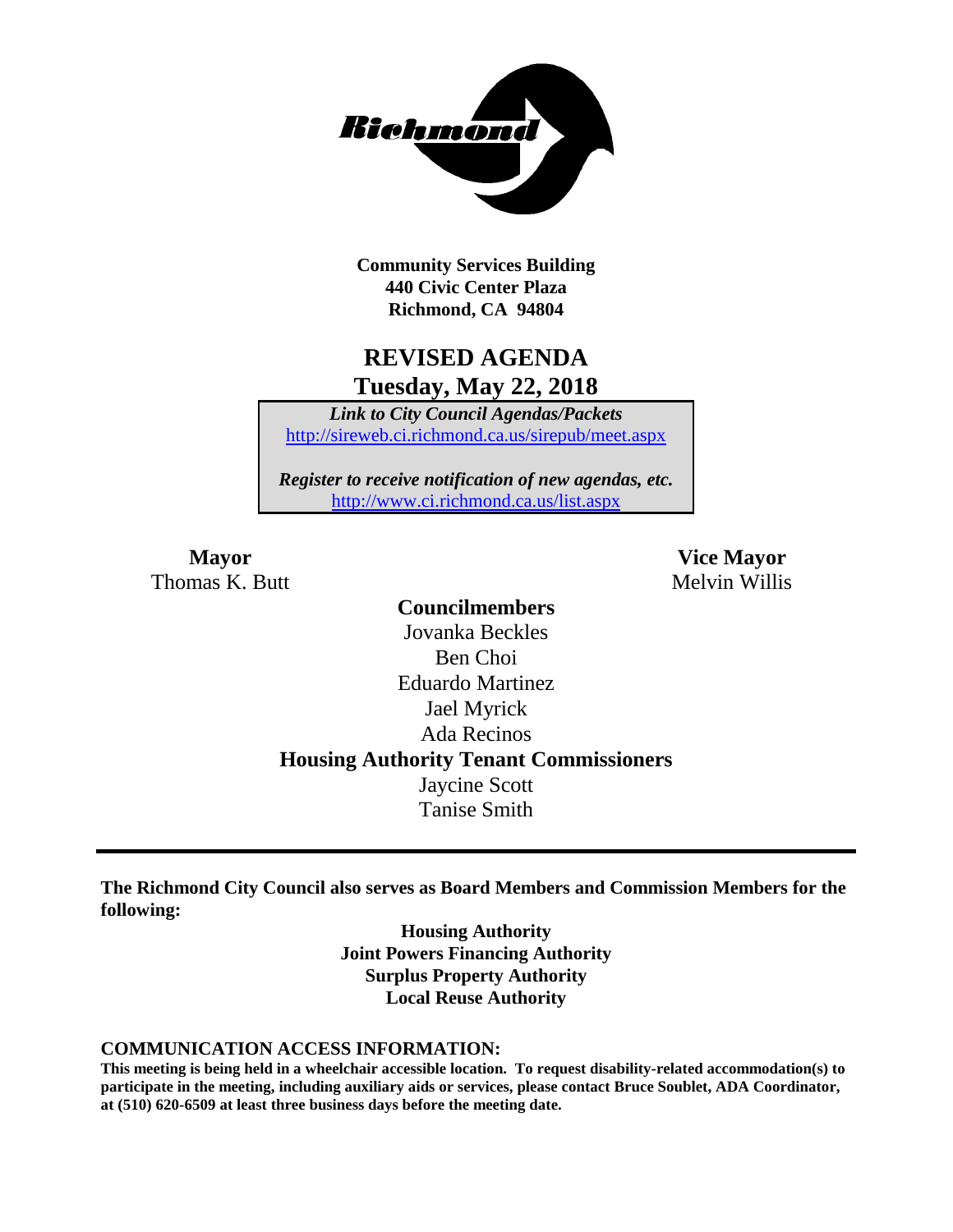# **MEETING PROCEDURES**

The City of Richmond encourages community participation at its City Council meetings and has established procedures that are intended to accommodate public input in a timely and time-sensitive way. As a courtesy to all members of the public who wish to participate in City Council meetings, please observe the following procedures:

**PUBLIC COMMENT ON AGENDA ITEMS:** Anyone who desires to address the City Council on items appearing on the agenda must complete and file a pink speaker's card with the City Clerk **prior** to the City Council's consideration of the item. Once the City Clerk has announced the item, no person shall be permitted to speak on the item other than those persons who have submitted their names to the City Clerk. Your name will be called when the item is announced for discussion. **Each speaker will be allowed up to TWO (2) MINUTES to address the City Council on NON-PUBLIC HEARING items listed on the agenda. Speakers are allowed up to THREE (3) minutes on PUBLIC HEARING items.**

**OPEN FORUM FOR PUBLIC COMMENT:** Individuals who would like to address the City Council on matters not listed on the agenda or on items remaining on the consent calendar may do so under Open Forum. All speakers must complete and file a pink speaker's card with the City Clerk **prior** to the commencement of Open Forum. The amount of time allotted to individual speakers shall be determined based on the number of persons requesting to speak during this item. **The time allocation for each speaker will be as follows:** 15 or fewer speakers, a maximum of 2 minutes; 16 to 24 speakers, a maximum of 1 and one-half minutes; and 25 or more speakers, a maximum of 1 minute.

## **SPEAKERS ARE REQUESTED TO OCCUPY THE RESERVED SEATS IN THE FRONT ROW BEHIND THE SPEAKER'S PODIUM AS THEIR NAME IS ANNOUNCED BY THE CITY CLERK.**

**CONSENT CALENDAR:** Consent Calendar items are considered routine and will be enacted, approved or adopted by one motion unless a request for removal for discussion or explanation is received from the audience or the City Council. A member of the audience requesting to remove an item from the consent calendar must first complete a speaker's card and file the card with the City Clerk **prior** to the City Council's consideration of Agenda Review. Councilmembers who request to remove an item from the consent calendar must do so during Agenda Review. An item removed from the Consent Calendar may be placed anywhere on the agenda following the City Council's agenda review.

**CONDUCT AT MEETINGS:** Richmond City Council meetings are limited public forums during which the City strives to provide an open, safe atmosphere and promote robust public debate. Members of the public, however, must comply with state law, as well as the City's laws and procedures and may not actually disrupt the orderly conduct of these meetings. The public, for example, may not shout or use amplifying devices, must submit comment cards and speak during their allotted time, may not create a physical disturbance, may not speak on matters unrelated to issues within the jurisdiction of the City Council or the agenda item at hand, and may not cause immediate threats to public safety.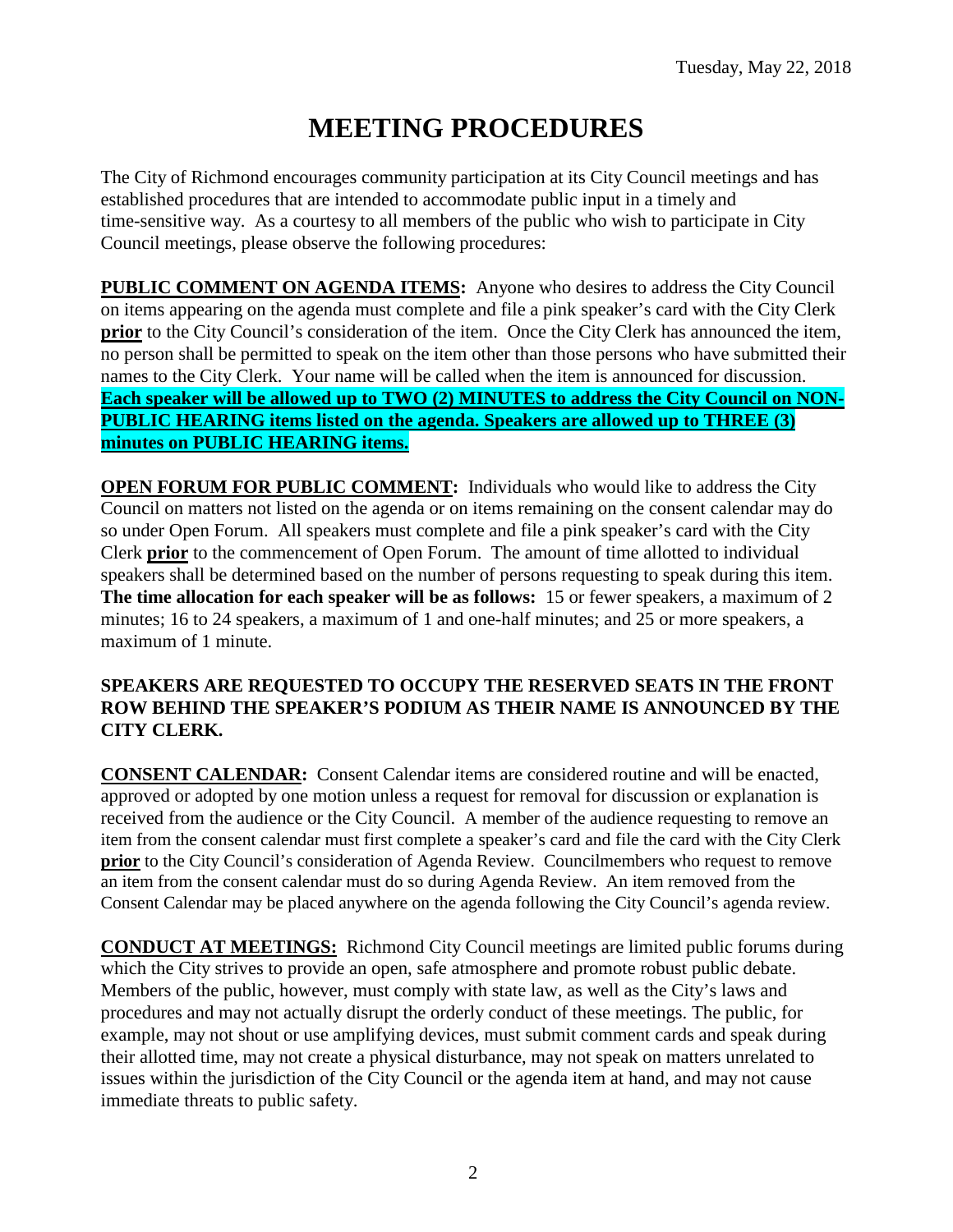**CITY HARASSMENT POLICY:** The City invites public comment and critique about its operations, including comment about the performance of its public officials and employees, at the public meetings of the City Council and boards and commissions. However, discriminatory or harassing comments about or in the presence of City employees, even comments by third parties, may create a hostile work environment, if severe or pervasive. The City prohibits harassment against an applicant, employee, or contractor on the basis of race, religious creed, color, national origin, ancestry, physical disability, medical condition, mental disability, marital status, sex (including pregnancy, childbirth, and related medical conditions), sexual orientation, gender identity, age or veteran status, or any other characteristic protected by federal, state or local law. In order to acknowledge the public's right to comment on City operations at public meetings, which could include comments that violate the City's harassment policy if such comments do not cause an actual disruption under the Council Rules and Procedures, while taking reasonable steps to protect City employees from discrimination and harassment, City Boards and Commissions shall adhere to the following procedures. If any person makes a harassing remark at a public meeting that violates the above City policy prohibiting harassment, the presiding officer of the meeting may, at the conclusion of the speaker's remarks and allotted time: (a) remind the public that the City's Policy Regarding Harassment of its Employees is contained in the written posted agenda; and (b) state that comments in violation of City policy are not condoned by the City and will play no role in City decisions. If any person makes a harassing remark at a public meeting that violates the above City policy, any City employee in the room who is offended by remarks violating the City's policy is excused from attendance at the meeting. No City employee is compelled to remain in attendance where it appears likely that speakers will make further harassing comments. If an employee leaves a City meeting for this reason, the presiding officer may send a designee to notify any offended employee who has left the meeting when those comments are likely concluded so that the employee may return to the meeting. The presiding officer may remind an employee or any council or board or commission member that he or she may leave the meeting if a remark violating the City's harassment policy is made. These procedures supplement the Council Rules and Procedures relating to disruption of orderly conduct at Council meetings.

Any law enforcement officer on duty or whose service is commanded by the presiding officer shall be Sergeant-at-Arms of the Council meetings. He/she, or they, shall carry out all orders and instructions given by the presiding officer for the purpose of maintaining order and decorum at the Council meetings (City Council Rules of Procedure and Order Section III F, RMC Section 2.12.030).

**\*\*\*\*\*\*\*\*\*\*\*\*\*\*\*\*\*\*\*\*\*\*\*\*\*\*\*\*\*\*\*\*\*\*\*\*\*\*\*\*\*\*\*\*\*\*\*\*\*\*\*\*\*\*\*\*\*\***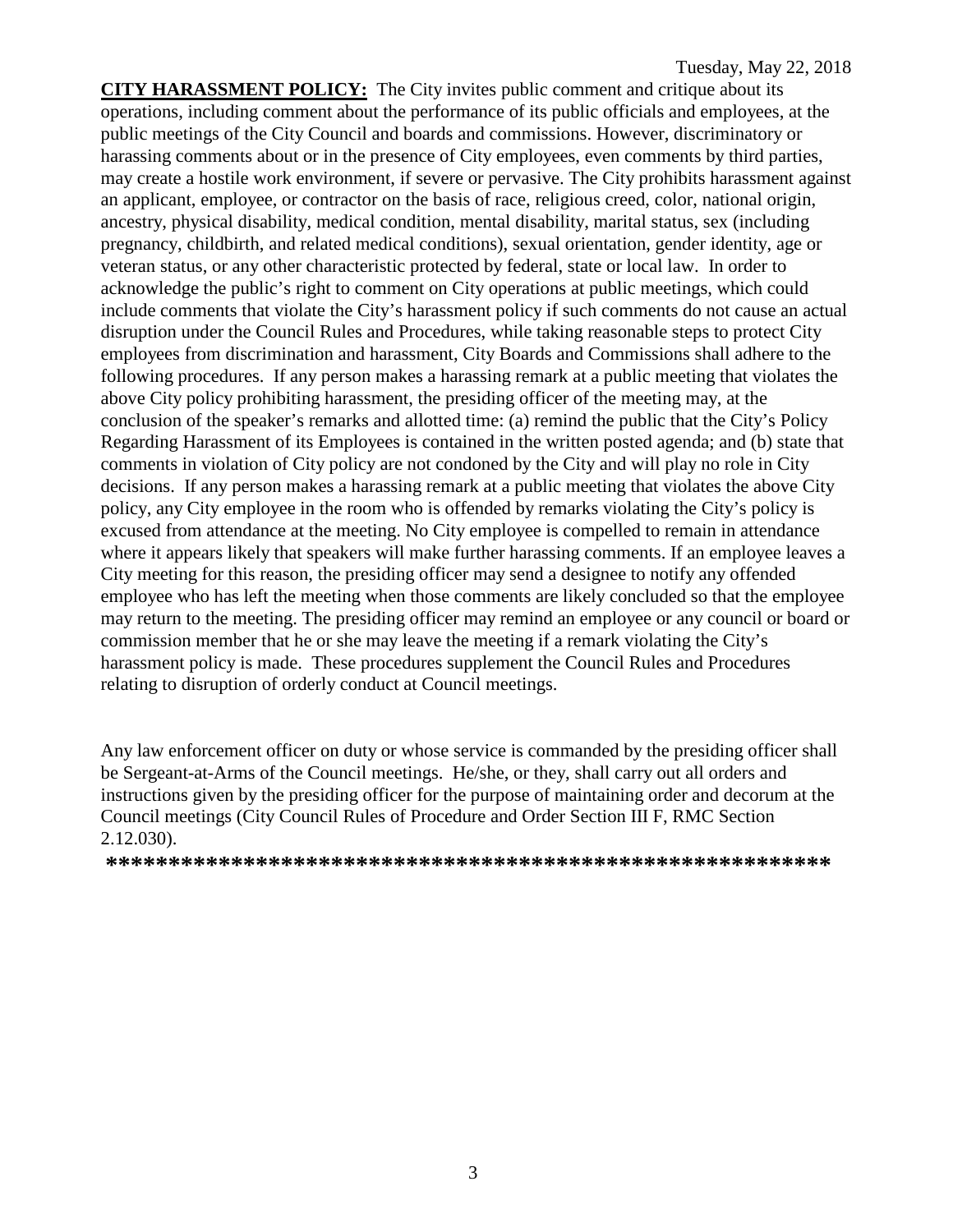## **OPEN SESSION TO HEAR PUBLIC COMMENT BEFORE CLOSED SESSION**

5:00 p.m.

## **A. ROLL CALL**

#### **B. PUBLIC COMMENT BEFORE CLOSED SESSION**

#### **C. ADJOURN TO CLOSED SESSION**

## **CLOSED SESSION**

Shimada Room of the Community Services Building

#### **CITY COUNCIL**

LIABILITY CLAIMS -(Government Code Section 54956.9):

Jacqueline McBride vs. City of Richmond

Ruth DuCharme vs. City of Richmond

CONFERENCE WITH REAL PROPERTY NEGOTIATOR (Government Code Section 54956.8):

Property: Metro Walk Phase II at Richmond Multi-Modal Transit Station Agency negotiators: Bill Lindsay, Shasa Curl Negotiating parties: City Ventures, The Michaels Development Company I, L.P., oWOW, and SAA/EVI Under negotiation: Price and terms of payment

Property: 12th and Macdonald Vacant Lots and Downtown Parking Garage Agency negotiators: Bill Lindsay, Shasa Curl Negotiating party: SAA-EVI Richmond Partners, LLC Under negotiation: Price and terms of payment

PUBLIC EMPLOYEE APPOINTMENT (Government Code Section 54957.6):

Title: City Manager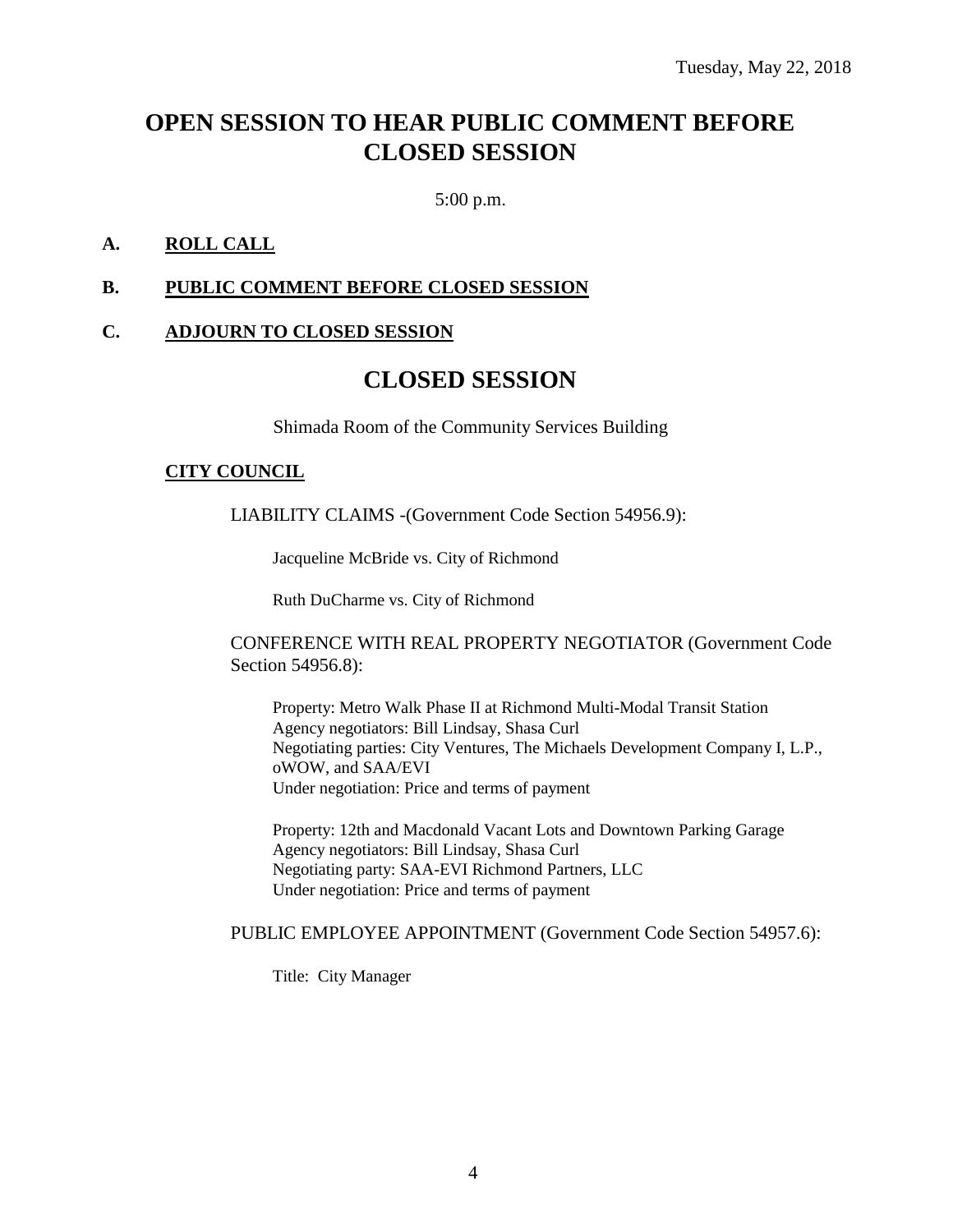## **REGULAR MEETING OF THE SUCCESSOR AGENCY TO THE RICHMOND COMMUNITY REDEVELOPMENT AGENCY AND RICHMOND CITY COUNCIL**

6:30 p.m.

## **A. PLEDGE TO THE FLAG**

**B. ROLL CALL**

#### **C. STATEMENT OF CONFLICT OF INTEREST**

#### **D. AGENDA REVIEW**

#### **E. PRESENTATIONS, PROCLAMATIONS, AND COMMENDATIONS**

- **E-1.** PRESENT certificates to the Richmond Crime Prevention TECHS All-Stars Reading Is Fun Book Club students - Office of the Mayor (Mayor Tom Butt 620- 6503).
- **E-2.** PROCLAMATION declaring June 2018 as Elder and Dependent Adult Abuse Awareness Month in the City of Richmond - Office of the Mayor (Mayor Tom Butt 620-6503).
- **E-3.** PROCLAMATION declaring June 2018 as Diversity Celebration Month in the City of Richmond in celebration of Juneteenth, Lesbian, Gay, Bi-sexual, and Transgender (LGBT) Pride, and Immigrant Heritage Month - Office of the Mayor (Mayor Tom Butt 620-6503).
- **E-4.** ANNOUNCE recent resignations from City of Richmond Boards, Commissions and Committees; ANNOUNCE vacancies on City of Richmond Boards, Commissions, and Committees as of May 22, 2018, and ask that interested individuals send applications to the City Clerk - Office of the Mayor (Mayor Tom Butt 620-6503).

#### **F. REPORT FROM THE CITY ATTORNEY OF FINAL DECISIONS MADE DURING CLOSED SESSION**

## **G. REPORT FROM THE CITY MANAGER**

## **H. OPEN FORUM FOR PUBLIC COMMENT**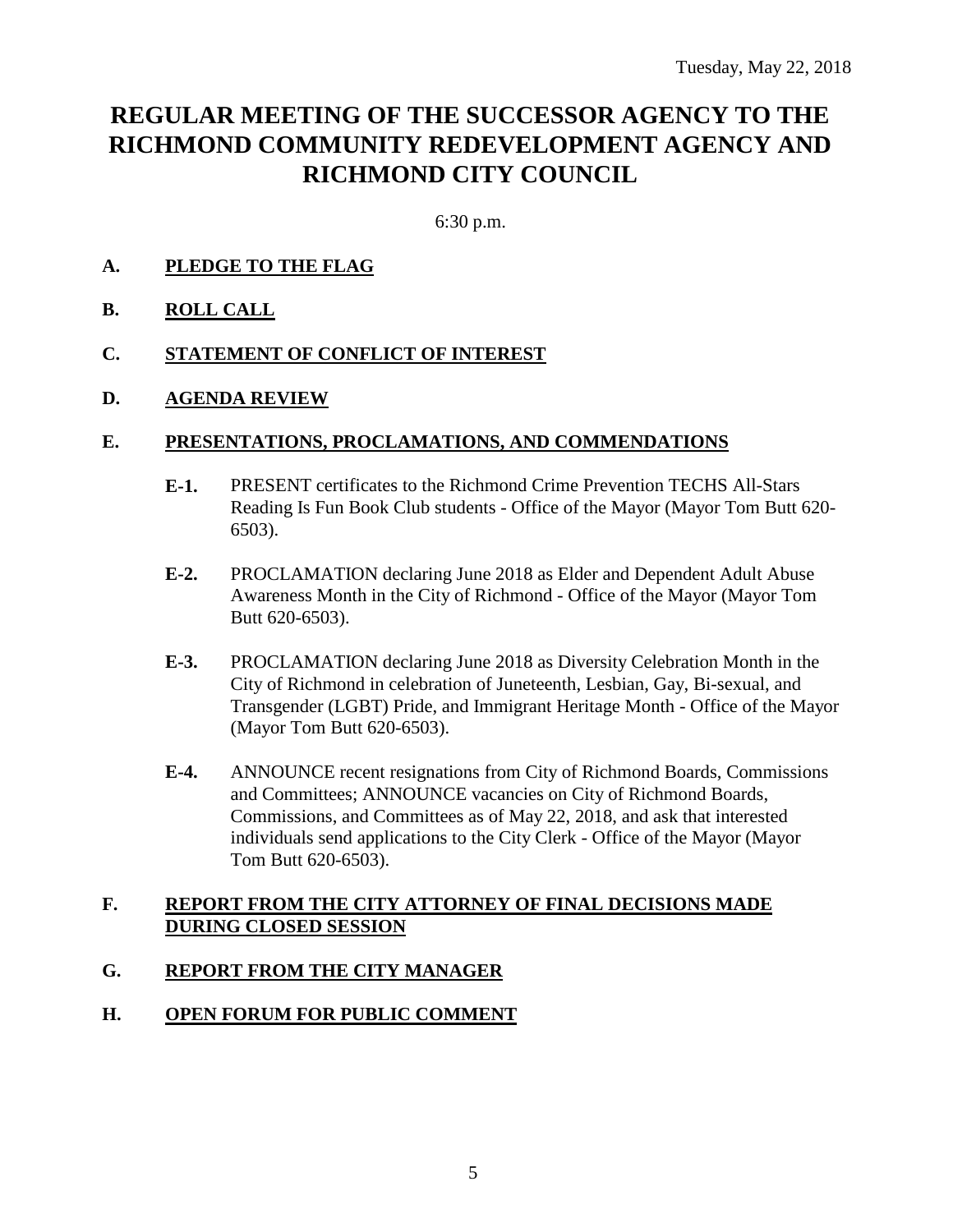## **I. CITY COUNCIL CONSENT CALENDAR**

- **I-1.** ADOPT a resolution approving the Engineer's Report for Fiscal Year 2018-2019 for the Hilltop Landscape Maintenance District ("HLMD"), declaring the Council's intention to increase the annual assessment in the HLMD, and announcing a public hearing on the proposed increased assessment on June 19, 2018, at 6:30 p.m. in the City Council Chambers at 440 Civic Center Plaza in the City of Richmond - Department of Infrastructure Maintenance and Operations (Tim Higares 620-6508). **This item was continued from the May 15, 2018, meeting.**
- **I-2.** ADOPT a resolution approving the Engineer's Report for Fiscal Year 2018-2019 for the Marina Bay Landscaping and Lighting Maintenance District, declaring the Council's intention to increase the annual assessment in the Marina Bay Landscaping and Lighting Maintenance District, and announcing a public hearing about the proposed increased assessment on June 19, 2018, at 6:30 p.m. in the City Council Chambers at 440 Civic Center Plaza in the City of Richmond - Department of Infrastructure Maintenance and Operations (Tim Higares 620- 6508). **This item was continued from the May 15, 2018, meeting.**

## **J. STUDY AND ACTION SESSION**

- **J-1.** RECEIVE presentations for the development of the Metro Walk Phase II at Richmond Multi-Modal Transit Station project (Project), DESIGNATE a development team for the Project, and AUTHORIZE the City Manager and Executive Director of the Successor Agency to assign the existing Disposition and Development Agreement (DDA) for the Project to the designated development team, and to negotiate and execute all necessary amendments to the DDA and agreements with the designated development team to effectuate the development of the Project - City Manager's Office (Shasa Curl/Gabino Arredondo 620-6606).
- **J-2.** RECEIVE a presentation on the proposed schedule for the Point Molate land use visioning and master developer selection process; APPROVE a contract, not to exceed \$250,000 with Wallace Roberts & Todd LLC, to facilitate development of a land use vision for Point Molate; and AUTHORIZE the City Manager or his designee to issue a request for qualifications (RFQ) from master developers for the Point Molate site - Planning and Building Services Department (Richard Mitchell 620-6706).
- **J-3.** RECEIVE a report from staff about the current process for Skelly Hearings and appeals to employee terminations - Councilmembers Jael Myrick (620-6636) and Ada Recinos (620-6564).